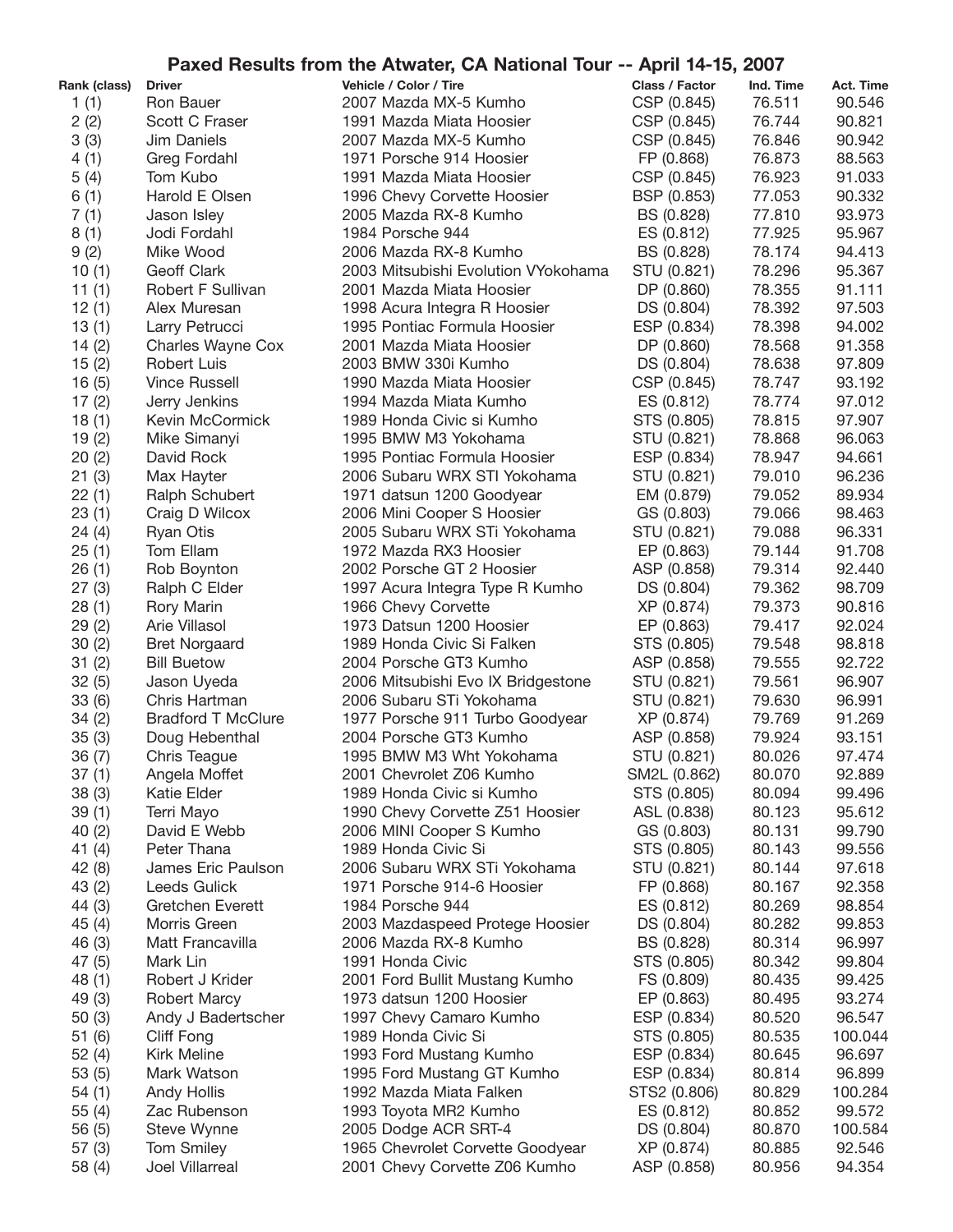| 59 (4)    | Reza Kertadjaja            | 2005 Mazda RX-8 Kumho              | BS (0.828)   | 80.985 | 97.808  |
|-----------|----------------------------|------------------------------------|--------------|--------|---------|
| 60(6)     | Mark Johnson               | 1994 Mazda Miata Hoosier           | CSP (0.845)  | 81.023 | 95.885  |
| 61(7)     | Bryan Heitkotter           | 1994 Mazda Miata Hoosier           | CSP (0.845)  | 81.028 | 95.891  |
| 62(8)     | Jeff Kraemer               | 1990 Mazda MX-5 Miata              | CSP (0.845)  | 81.047 | 95.914  |
| 63 (6)    | <b>Anthony Alvares</b>     | 2005 FORD MUSTANG G Hoosier        | ESP (0.834)  | 81.050 | 97.182  |
| 64(1)     | <b>Brenda Barnes-White</b> | 2003 BMW 325 Kumho                 | DSPL (0.836) | 81.051 | 96.951  |
| 65(5)     | Steve Chou                 | 2004 Mazda RX-8 Kumho              | BS (0.828)   | 81.081 | 97.924  |
| 66 (6)    | Stuart Langager            | 2005 Mazda RX8 Kumho               | BS (0.828)   | 81.093 | 97.939  |
| 67(4)     | <b>Bob Weisickle</b>       | 1965 Chevy Corvette Goodyear       | XP (0.874)   | 81.132 | 92.828  |
| 68 (7)    | Jeremy Rine                | 1991 Honda Civic Si Hankook        | STS (0.805)  | 81.225 | 100.900 |
| 69(7)     | <b>Rick Grefsrud</b>       | 2005 Mazda RX-8 Kumho              | BS (0.828)   | 81.293 | 98.180  |
| 70 (9)    | Chris Kannan               | 1993 Mazda Miata Hoosier           | CSP (0.845)  | 81.425 | 96.361  |
| 71(1)     | Sebastian Rios             | 2003 Subaru Impreza WRX Yokohama   | STX (0.808)  | 81.445 | 100.798 |
| 72 (5)    | Kyra Jenkins               | 1994 Mazda Miata Kumho             | ES (0.812)   | 81.476 | 100.340 |
| 73 (7)    | Brian A Jacobson           | 1998 Chevrolet Camaro Hoosier      | ESP (0.834)  | 81.520 | 97.746  |
| 74 (5)    | Henry Bjoin                | 2003 Chevrolet Corvette ZO Hoosier | ASP (0.858)  | 81.524 | 95.016  |
| 75(3)     | James Ochoa                | 2006 MINI COOPER S Hoosier         | GS (0.803)   | 81.529 | 101.530 |
| 76 (8)    | <b>Terry Campbell</b>      | 1995 ford mustang gt Kumho         | ESP (0.834)  | 81.535 | 97.764  |
|           |                            |                                    |              |        | 98.584  |
| 77 (8)    | Michael Hsu                | 1999 BMW M Coupe Hoosier           | BS (0.828)   | 81.628 |         |
| 78 (6)    | <b>Bud Bohrer</b>          | 1988 Porsche 944 Hoosier           | ES (0.812)   | 81.742 | 100.667 |
| 79 (1)    | Debbie Kerswill            | 2004 Mazda RX-8 Kumho              | BSL (0.828)  | 81.780 | 98.768  |
| 80 (9)    | Donald Lew                 | 2006 Subaru STI                    | STU (0.821)  | 81.823 | 99.662  |
| 81 (10)   | An C Nguyen                | 1995 bmw m3                        | STU (0.821)  | 81.823 | 99.663  |
| 82(8)     | Steven T Ekstrand          | 1991 Honda Civic Si Falken         | STS (0.805)  | 81.836 | 101.660 |
| 83 (9)    | Tom Grote                  | 1989 Honda Civic Si                | STS (0.805)  | 81.860 | 101.690 |
| 84 (10)   | Elbert Chin                | 1989 Honda Civic Si Falken         | STS (0.805)  | 81.881 | 101.715 |
| 85(11)    | <b>Charlie Davis</b>       | 1993 Acura Integra Falken          | STS (0.805)  | 81.938 | 101.786 |
| 86 (4)    | David Venema               | 1974 BMW 2002 Hoosier              | EP (0.863)   | 81.999 | 95.016  |
| 87 (12)   | Alan Chin                  | 1991 Honda Civic Si Hankook        | STS (0.805)  | 82.002 | 101.866 |
| 88 (13)   | Alan Jung                  | 1989 Honda Civic si Falken         | STS (0.805)  | 82.217 | 102.133 |
| 89(2)     | Karl Coleman               | 2002 Subaru WRX Yokohama           | STX (0.808)  | 82.278 | 101.829 |
| 90(1)     | Amy E. Olson               | 2002 Subaru WRX Yokohama           | STXL (0.808) | 82.279 | 101.831 |
| 91(5)     | Curtis Lee                 | 1972 Mazda RX3 Hoosier             | EP (0.863)   | 82.287 | 95.350  |
| 92(9)     | Alex Kang                  | 2005 Mazda Rx-8                    | BS (0.828)   | 82.308 | 99.406  |
| 93(2)     | Enrique Garcia             | 1995 Mazda Miata Falken            | STS2 (0.806) | 82.336 | 102.154 |
| 94(3)     | Mark Scroggs               | 1989 Honda Civic Si Falken         | STX (0.808)  | 82.375 | 101.949 |
| 95(11)    | Karlton Lew                | 2006 Subaru STI                    | STU (0.821)  | 82.399 | 100.364 |
| 96(2)     | Paul Marshall              | 2004 Subaru STi Kumho              | BSP (0.853)  | 82.455 | 96.665  |
| 97(6)     | John Seratt                | 2003 bmw 330I Kumho                | DS (0.804)   | 82.457 | 102.559 |
| 98 (6)    | Sean Green                 | 2000 Porsche 996 Hoosier           | ASP (0.858)  | 82.468 | 96.117  |
| 99(5)     | W. Speedy Knudsen          | 1970 Chevrolet Corvette            | XP (0.874)   | 82.526 | 94.423  |
| 100(3)    | Scot Zediker               | 1991 Mazda Miata Falken            | STS2 (0.806) | 82.529 | 102.393 |
| 101(1)    | Scott McHugh               | 1989 Chevrolet Corvette Kumho      | AS (0.838)   | 82.610 | 98.580  |
| 102 (12)  | Larry Chan                 | 1997 BMW M3 Yokohama               | STU (0.821)  | 82.667 | 100.691 |
| 103(7)    | Carl N Miller              | 1998 Acura Integra Type-R Kumho    | DS (0.804)   | 82.707 | 102.870 |
| 104(1)    | <b>Richard Vijeh</b>       | 1992 BMW 325is Kumho               | DSP (0.836)  | 82.710 | 98.935  |
| 105(6)    | Glenn Ellingson            | 1999 Mazda Miata Hoosier           | XP (0.874)   | 82.721 | 94.646  |
| 106(2)    | Sarah Scherzi              | 1992 BMW 325 Kumho                 | DSPL (0.836) | 82.841 | 99.092  |
| 107(9)    | Anthony Capri              | 2001 Ford Mustache Kumho           | ESP (0.834)  | 82.919 | 99.423  |
|           |                            | 1989 Chevrolet Corvette Kumho      |              |        | 97.261  |
| 108(3)    | Kevin Kluge                |                                    | BSP (0.853)  | 82.964 |         |
| 109(8)    | Larry Fenley               | 2007 mazda masda speed 3 Kumho     | DS (0.804)   | 83.080 | 103.333 |
| 110 $(7)$ | Craig Wright               | 1994 Mazda Miata MX-5 Kumho        | ES (0.812)   | 83.126 | 102.372 |
| 111 $(4)$ | Gavin Salmon               | 1988 Mazda MX6 GT                  | GS (0.803)   | 83.136 | 103.532 |
| 112 $(4)$ | Jeff Wong                  | 2003 Mazda Mazdaspeed P Falken     | STX (0.808)  | 83.150 | 102.908 |
| 113(2)    | Jeffrey Cawthorne          | 1990 Chevrolet Corvette Z5 Hoosier | AS (0.838)   | 83.211 | 99.297  |
| 114(5)    | Mindi D Cross              | 2006 MINI Cooper S Kumho           | GS (0.803)   | 83.249 | 103.673 |
| 115(9)    | <b>Nick Coate</b>          | 2005 Dodge SRT-4 ACR               | DS (0.804)   | 83.405 | 103.737 |
| 116 (10)  | <b>Patrick Housel</b>      | 90 Mazda Miata Hoosier             | CSP (0.845)  | 83.456 | 98.764  |
| 117 $(1)$ | Kevin Dietz                | 2003 Chev Z06                      | SS (0.848)   | 83.475 | 98.438  |
| 118 (13)  | Jason Terry                | 2006 Suburu WRX Falken             | STU (0.821)  | 83.603 | 101.831 |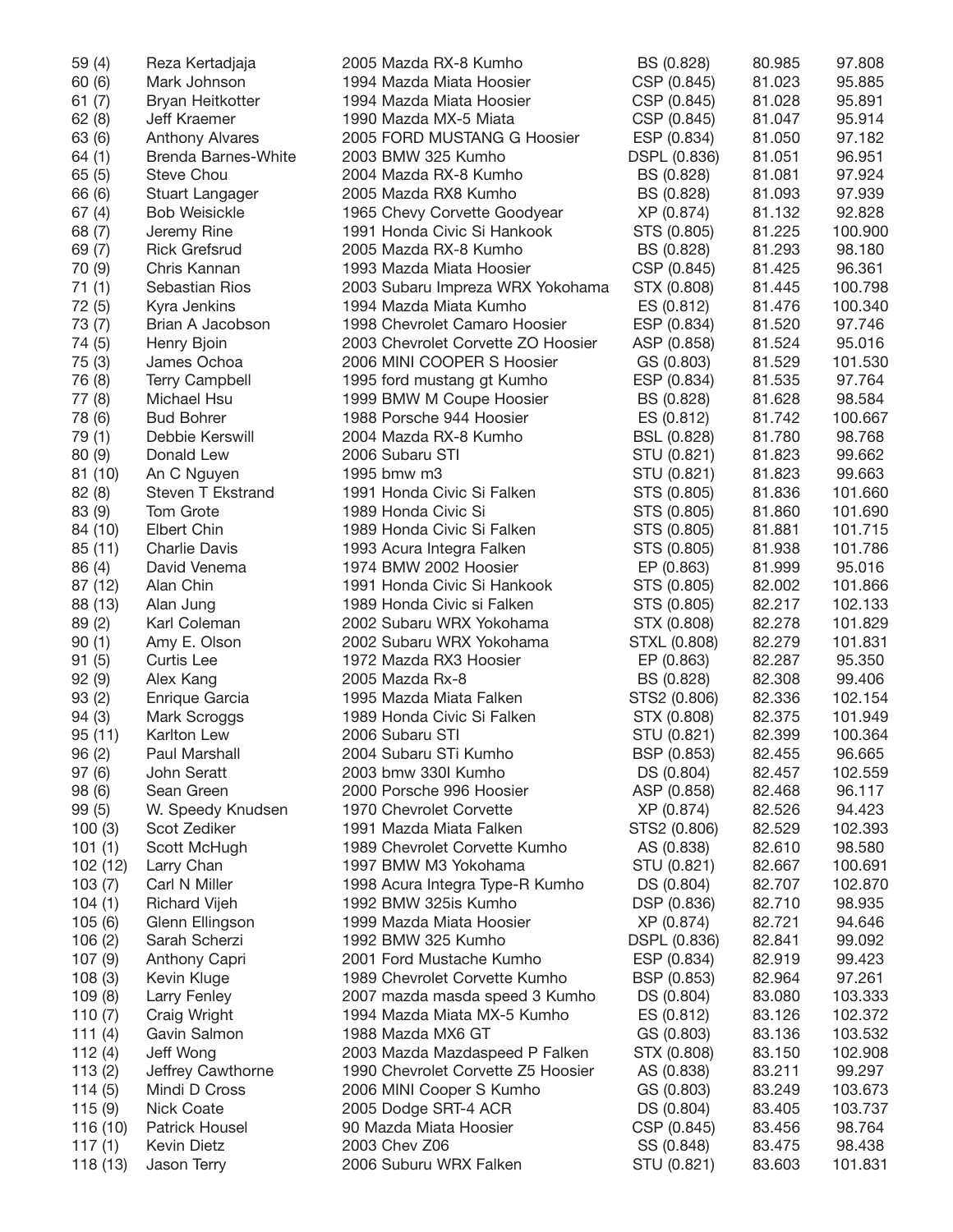| 119(2)   | Shauna Rios            | 2003 Subaru Impreza WRX Yokohama   | STXL (0.808) | 83.651 | 103.529 |
|----------|------------------------|------------------------------------|--------------|--------|---------|
| 120(7)   | Mark L Snell           | 2006 Lotus Exige Hoosier           | ASP (0.858)  | 83.694 | 97.546  |
| 121(11)  | Micah Scott McElravy   | 1990 Mazda Miata                   | CSP (0.845)  | 83.844 | 99.224  |
| 122(2)   | Christopher A Cox      | 2004 Porsche GT3 Hoosier           | SS (0.848)   | 83.851 | 98.881  |
| 123(7)   | Sean Trapp             | 1996 BMW 328i Kumho                | XP (0.874)   | 83.913 | 96.010  |
| 124(1)   | Brian D Hobaugh        | 1965 Chevrolet Corvette Kumho      | SM2 (0.862)  | 83.970 | 97.413  |
| 125(2)   | Paul Berton            | 2007 BMW 335i Sedan Hoosier        | FS (0.809)   | 83.981 | 103.808 |
| 126 (12) | Pat Kraemer            | 1990 MAZDA MIATA Hoosier           | CSP (0.845)  | 83.999 | 99.407  |
| 127 (10) | Joseph Brattesani      | 2005 Mazda rx8 Kumho               | BS (0.828)   | 84.035 | 101.491 |
| 128(1)   | Kathy Wolfskill        | 1991 Mazda Miata Hoosier           | CSPL (0.845) | 84.085 | 99.509  |
| 129 (14) | <b>Richard D Willy</b> | 2004 Subaru WRX STI                | STU (0.821)  | 84.128 | 102.470 |
| 130(2)   | Gordon White           | 1992 BMW 325is Kumho               | DSP (0.836)  | 84.298 | 100.835 |
| 131 (10) | Robert Joseph Suhajda  | 2005 Ford Mustang GT Kumho         | ESP (0.834)  | 84.428 | 101.233 |
| 132(3)   | Gilbert De Los Reyes   | 2000 Subaru Impreza 2.5 R Kumho    | DSP (0.836)  | 84.454 | 101.021 |
| 133(1)   | Jaime Mendoza          |                                    | SM (0.856)   | 84.495 | 98.709  |
|          |                        | 1998 Acura Type R Kumho            |              |        |         |
| 134(5)   | Paul H Tibbals         | 1992 Ford SHO Taurus Yokohama      | STX (0.808)  | 84.505 | 104.586 |
| 135(1)   | Doris Fung             | 1989 Honda Civic Si Falken         | STSL (0.805) | 84.530 | 105.006 |
| 136(8)   | Joseph Weinstein       | 2001 Porsche 911 turbo Yokohama    | ASP (0.858)  | 84.553 | 98.547  |
| 137(4)   | Schooner Stephenson    | 1991 Mazda Miata Falken            | STS2 (0.806) | 84.555 | 104.907 |
| 138(2)   | L J Moffet             | 2001 Chevrolet Z06 Kumho           | SM2 (0.862)  | 84.639 | 98.189  |
| 139(5)   | Drew Hanft             | 1995 Mazda Miata Falken            | STS2 (0.806) | 84.741 | 105.138 |
| 140(6)   | Kenneth M Falconitin   | 1986 Toyota Corolla GTS Hankook    | EP (0.863)   | 84.791 | 98.252  |
| 141 (14) | <b>Ed Runnion</b>      | 1993 Acura Integra Falken          | STS (0.805)  | 84.792 | 105.332 |
| 142(2)   | Megan M Francavilla    | 2006 Mazda Rx-8 Kumho              | BSL (0.828)  | 84.893 | 102.528 |
| 143(1)   | Steve Kupper           | 1970 BMW 2002 Hoosier              | FSP (0.823)  | 84.957 | 103.229 |
| 144(3)   | John Stimson           | 2005 Honda S2000 Hoosier           | AS (0.838)   | 85.052 | 101.494 |
| 145(6)   | <b>Chris Rose</b>      | 2005 Subaru WRX Wagon Falken       | STX (0.808)  | 85.083 | 105.301 |
| 146(1)   | Kim Chan               | 1997 BMW M3 Yokohama               | STUL (0.821) | 85.088 | 103.639 |
| 147 (13) | <b>Rick Gould</b>      | 1994 Mazda Miata Kumho             | CSP (0.845)  | 85.159 | 100.780 |
| 148(3)   | Rebecca Zacharda       | 2006 Mini Cooper S Kumho           | DSPL (0.836) | 85.275 | 102.003 |
| 149 (10) | <b>Bryan Nemy</b>      | 2004 Volkswagon R32 Hoosier        | DS (0.804)   | 85.279 | 106.068 |
| 150(3)   | Navid Kahangi          | 2006 Subaru WRX STi Hoosier        | SM2 (0.862)  | 85.300 | 98.956  |
| 151(2)   | Jeannine Breese        | 1989 Chevrolet Vette Z51 Hoosier   | SM2L (0.862) | 85.398 | 99.070  |
| 152 (9)  | Monty Pack             | 2000 Porsche 911 Yokohama          | ASP (0.858)  | 85.455 | 99.598  |
| 153(3)   | Pilar Miranda          | 2004 Porsche GT3 Hoosier           | SS (0.848)   | 85.465 | 100.784 |
| 154(8)   | Joshua George Mabie    | 1977 Porsche 911 Turbo Goodyear    | XP (0.874)   | 85.504 | 97.831  |
| 155(4)   | Jerold Lowe            | 2001 Acura Integra Kumho           | SM2 (0.862)  | 85.525 | 99.217  |
| 156 (15) | Joe Lavelle            | 2006 Mitsubishi Evolution 9 Falken | STU (0.821)  | 85.597 | 104.259 |
| 157(9)   | Anthony Zwain          | 1992 BMW 325is                     | XP (0.874)   | 85.642 | 97.988  |
| 158(8)   | Michael Llaneta        | 1990 Mazda Miata Hoosier           | ES (0.812)   | 85.930 | 105.825 |
| 159(1)   | Mary Pozzi             | 1973 Chevy Camaro Kumho            | CPL (0.864)  | 85.937 | 99.464  |
| 160(3)   | Amanda Britz           | 2007 Ford Mustang GT Hoosier       | FS (0.809)   | 86.020 | 106.329 |
| 161(1)   | <b>Guy Ankeny</b>      | 1997 Chevrolet Camaro Hoosier      | CP (0.864)   | 86.117 | 99.673  |
| 162(4)   | <b>Stacey Molleker</b> | 2006 Dodge Viper Hoosier           | SS (0.848)   | 86.121 | 101.558 |
| 163(7)   | Shane Card             | 2002 Subaru WRX Bridgestone        | STX (0.808)  | 86.151 | 106.622 |
| 164(2)   | <b>Renee Russell</b>   | 1990 Mazda Miata Hoosier           | CSPL (0.845) | 86.194 | 102.005 |
| 165(5)   | Sean Breese            | 1989 Chevy Vett Z51 Hoosier        | SM2 (0.862)  | 86.199 | 99.999  |
| 166(4)   | Michele Milder         | 2006 Mini Cooper JCW Kumho         | DSPL (0.836) | 86.243 | 103.161 |
|          |                        | 1970 BMW 2002 Hoosier              |              |        |         |
| 167(2)   | Les Brown              |                                    | FSP (0.823)  | 86.264 | 104.816 |
| 168(2)   | Mary Ankeny            | 1997 Chevy Camaro Hoosier          | CPL (0.864)  | 86.308 | 99.894  |
| 169(3)   | Tami Daniels           | 2007 Mazda MX-5 Kumho              | CSPL (0.845) | 86.320 | 102.154 |
| 170 (10) | Gilbert D Gayac        | 1971 Toyota corola Kumho           | XP (0.874)   | 86.324 | 98.769  |
| 171(2)   | Leah Street            | 1996 Chevrolet Corvette Kumho      | ASL (0.838)  | 86.380 | 103.079 |
| 172(4)   | Tom McDaniel           | 1989 Chevrolet Corvette Kumho      | AS (0.838)   | 86.384 | 103.083 |
| 173(1)   | James N Wilson         | 1998 Subaru Impreza L Hankook      | HS (0.789)   | 86.418 | 109.529 |
| 174(2)   | Stacey A Miller        | 1991 Honda Civic Si Falken         | STSL (0.805) | 86.430 | 107.367 |
| 175 (6)  | Andre' Marconett       | 1988 Toyota MR2 Hankook            | STS2 (0.806) | 86.477 | 107.292 |
| 176 (6)  | Stephen S Hobaugh      | 1965 Chevrolet Corvette Kumho      | SM2 (0.862)  | 86.508 | 100.357 |
| 177(7)   | Ann Hollis             | 1992 Mazda Miata Kumho             | STS2 (0.806) | 86.510 | 107.332 |
| 178(2)   | Ann Donahue            | 2006 Mitsubishi Evo Bridgestone    | STUL (0.821) | 86.564 | 105.437 |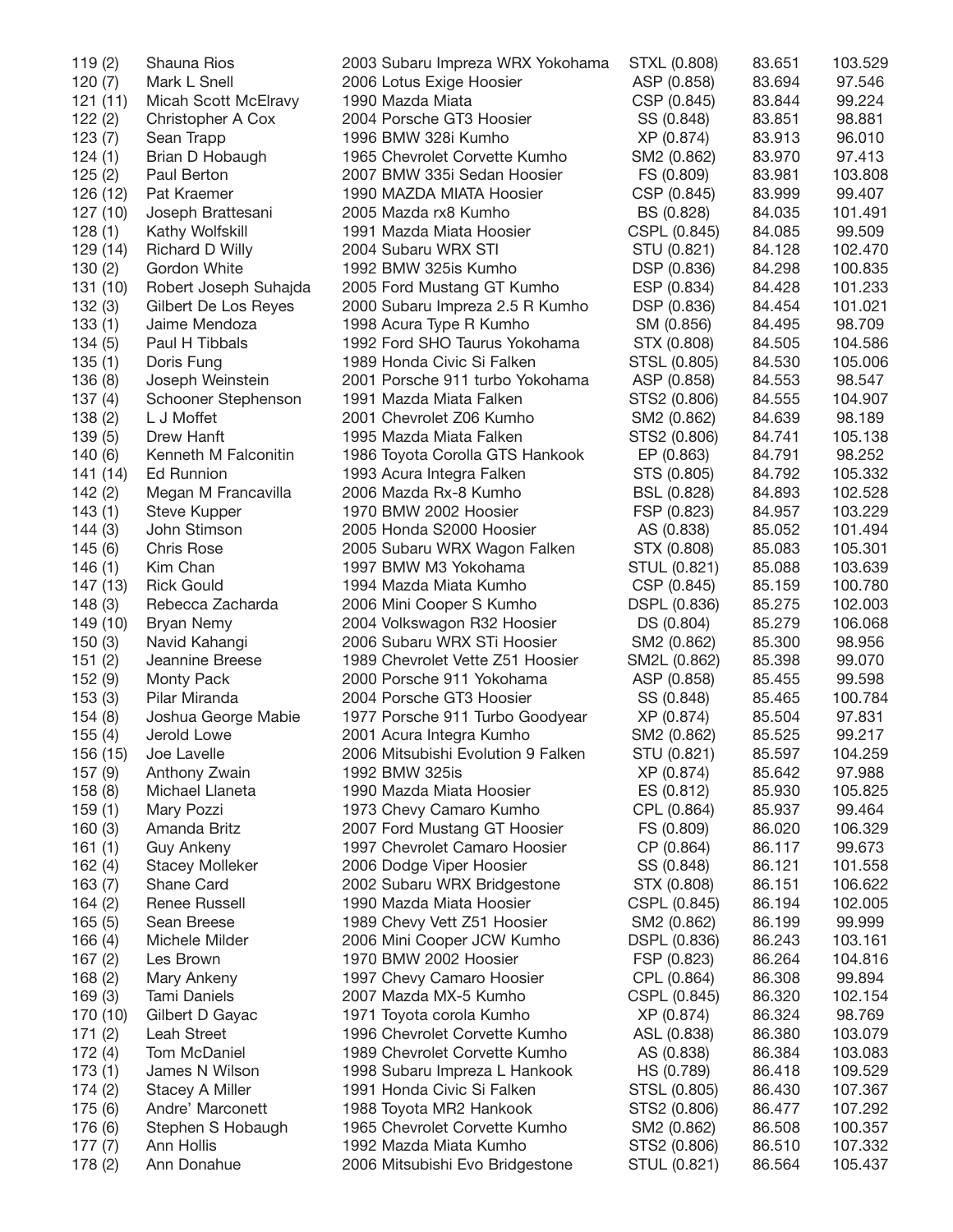| 179 (3)  | Nicole Nagler                  | 2003 Mazda Mazdaspeed P Falken     | STXL (0.808)  | 86.574 | 107.146 |
|----------|--------------------------------|------------------------------------|---------------|--------|---------|
| 180(3)   | Danielle L. Paulson            | 2006 Subaru WRX STi Yokohama       | STUL (0.821)  | 86.626 | 105.513 |
| 181(8)   | Gaganpreet S Bains             | 1999 Subaru Impreza RS Bridgestone | STX (0.808)   | 86.721 | 107.328 |
| 182(4)   | <b>Dudley Milder</b>           | 2006 Mini Cooper JCW Kumho Oregon  | DSP (0.836)   | 86.741 | 103.757 |
| 183(1)   | Shaikh J Ahmad                 | 1999 Mazda Miata Hoosier           | CS (0.822)    | 86.847 | 105.653 |
| 184(2)   | Frank Stagnaro                 | 1965 Shelby GT 350 Goodyear        | CP (0.864)    | 86.886 | 100.562 |
| 185 (9)  | Jeff Miklautsch                | 1995 Mazda Miata Kumho             | ES (0.812)    | 86.903 | 107.024 |
| 186 (3)  | Sean Woods                     | 1979 Triumph TR7 Kumho             | FSP (0.823)   | 86.916 | 105.609 |
| 187(7)   | Ron Pippin                     | 2006 Subaru STi Hoosier            | SM2 (0.862)   | 86.939 | 100.857 |
| 188(8)   | Eric Cheung                    | 2002 BMW M Coupe Hoosier           | SM2 (0.862)   | 86.960 | 100.882 |
| 189 (5)  | Allan Zacharda                 | 2006 Mini Cooper S Kumho           | DSP (0.836)   | 87.044 | 104.120 |
| 190(5)   | Deanne Caraballo               | 2000 Subaru RS Kumho               | DSPL (0.836)  | 87.138 | 104.232 |
|          |                                |                                    |               |        |         |
| 191 (16) | Philip K Ma                    | 2007 mazda mazdaspeed3 Falken      | STU (0.821)   | 87.214 | 106.229 |
| 192(4)   | Lacey Otis                     | 2005 Subaru WRX STi Yokohama       | STUL (0.821)  | 87.216 | 106.231 |
| 193 (11) | Anthony Abeleda                | 1971 Toyota corola Kumho           | XP (0.874)    | 87.299 | 99.884  |
| 194 (4)  | Dawn Maxwell                   | 1994 Mazda Miata Hoosier           | CSPL (0.845)  | 87.304 | 103.318 |
| 195 (6)  | Noel De Los Reyes              | 2000 Subaru Impreza 2.5 R Kumho    | DSP (0.836)   | 87.482 | 104.643 |
| 196 (3)  | Jesus F Villarreal             | 1998 Chevy Camaro Goodyear         | CP (0.864)    | 88.195 | 102.077 |
| 197 (4)  | Robert Woods                   | 1979 Triumph TR7 Kumho             | FSP (0.823)   | 88.246 | 107.225 |
| 198 (3)  | Jan Knudsen                    | 1969 Chevy Camaro                  | CPL (0.864)   | 88.270 | 102.164 |
| 199 (6)  | Elena Osterreicher             | 1996 BMW 328u Kumho                | DSPL (0.836)  | 88.308 | 105.631 |
| 200(3)   | <b>Edwin Suarez</b>            | 1992 Mazda Miata Hankook           | DP (0.860)    | 88.414 | 102.807 |
| 201(7)   | Benny B Ng                     | 2002 VW GTi Yokohama               | DSP (0.836)   | 88.445 | 105.796 |
| 202(4)   | Jerry Riley                    | 1965 Ford Mustang Goodyear         | CP (0.864)    | 88.517 | 102.450 |
| 203(1)   | William B Schlaebitz           | 2005 Red Devil F500                | FM (0.890)    | 88.572 | 99.519  |
| 204 (9)  | <b>Brandon Griggs</b>          | 2006 Volkswagen GTI Falken         | STX (0.808)   | 88.583 | 109.632 |
| 205(5)   | Jason Munchhof                 | 2005 Lotus Elise Hoosier           | SS (0.848)    | 88.618 | 104.502 |
| 206(1)   | Deanna L Winsor                | 2002 Track Magic 125 Shifter       | F125L (0.946) | 88.632 | 93.691  |
| 207 (12) | James Neighbor                 | 1966 Chevrolet Corvett             | XP (0.874)    | 88.743 | 101.537 |
| 208(8)   | Kurt Wong                      | 1990 Mazda Miata Falken            | STS2 (0.806)  | 88.789 | 110.160 |
| 209(2)   | Christopher Sean Boling        | 1998 Subaru Imprezza Hankook       | HS (0.789)    | 88.793 | 112.539 |
|          |                                |                                    |               |        | 104.811 |
| 210(6)   | Jerry Lee                      | 2003 CHEVROLET Z06 Kumho           | SS (0.848)    | 88.880 |         |
| 211(9)   | <b>Bruce Cambern</b>           | 1989 Chevrolet Corvette            | SM2 (0.862)   | 88.901 | 103.133 |
| 212 (13) | Erik B Lind                    | 1995 BMW M3 Hoosier                | XP (0.874)    | 88.902 | 101.719 |
| 213(5)   | Edison Tran                    | 1997 Honda Civic DX Kumho          | FSP (0.823)   | 88.934 | 108.061 |
| 214(4)   | Eugene Gomez                   | 1992 Mazda Miata Hankook           | DP (0.860)    | 89.016 | 103.507 |
| 215(10)  | Steve Lau                      | 1987 Porsche 911 Carrera           | SM2 (0.862)   | 89.148 | 103.420 |
|          | 216 (14) Alvin Hong Chee Cheng | 1982 Mazda RX-7                    | CSP (0.845)   | 89.202 | 105.565 |
| 217(1)   | Kim Littke                     | 1995 Mazda Miata Falken            | STS2L (0.806) | 89.320 | 110.819 |
| 218(8)   | Jonathan Ng                    | 2002 Volkswagen GTi Yokohama       | DSP (0.836)   | 89.897 | 107.532 |
| 219(7)   | Dwayne Douglas Komush          | 1973 Honda Civic Goodyear          | EP (0.863)    | 89.919 | 104.194 |
| 220(7)   | Gary Thomason                  | 2003 Porsche GT3 Kumho             | SS (0.848)    | 89.920 | 106.038 |
| 221(2)   | Tim Albin                      | 1999 Mazda Miata Kumho             | CS (0.822)    | 90.154 | 109.676 |
| 222(1)   | Laura Molleker                 | 2006 Dodge Viper Hoosier           | ASPL (0.858)  | 90.270 | 105.210 |
| 223(9)   | Glen Anderson                  | 2006 Merkur Cooper S Kumho         | DSP (0.836)   | 90.290 | 108.002 |
| 224 (11) | Brian K Lindsay                | 2005 Chrysler Crossfire            | DS (0.804)    | 90.325 | 112.344 |
| 225(3)   | Viet-Tam Luu                   | 1999 Mazda MX-5 Miata Falken       | CS (0.822)    | 90.326 | 109.886 |
| 226(8)   | Sean Goodbody                  | 2005 Lotus Elise Hoosier           | SS (0.848)    | 90.341 | 106.534 |
| 227 (11) | Charles F Weaver               | 1995 Mazda Miata Kumho             | SM2 (0.862)   | 90.542 | 105.037 |
| 228(3)   | <b>Brandon Whitney</b>         | 2005 Mazda 3S                      | HS (0.789)    | 90.581 | 114.805 |
| 229(8)   | Nicolas C Gosalvez             | 1986 Toyota Corolla GTS Hankook    | EP (0.863)    | 90.876 | 105.302 |
| 230 (1)  | Jennifer Lee                   | 1972 Mazda RX3 Goodyear            | EPL (0.863)   | 91.329 | 105.827 |
| 231(4)   | Dave Theodore                  | 1999 Mazda Miata Hoosier           |               | 91.572 |         |
|          |                                |                                    | CS (0.822)    |        | 111.401 |
| 232(9)   | Ken Motonishi                  | 2004 Porsche GT3 Kumho             | SS (0.848)    | 91.854 | 108.318 |
| 233 (14) | Milton C Burleson              | 1970 Chevrolet Corvette            | XP (0.874)    | 91.922 | 105.174 |
| 234 (10) | Tom Kotzian                    | 2004 Porsche GT3 Kumho             | SS (0.848)    | 92.144 | 108.660 |
| 235(4)   | Ingrid Ansell                  | 1969 Chevrolet Camaro Hoosier      | CPL (0.864)   | 92.235 | 106.753 |
| 236 (11) | <b>Bruce Corcoran</b>          | 1994 Chevy Impala SS Hoosier       | ESP (0.834)   | 92.605 | 111.037 |
| 237 (4)  | Steven Kuhtz                   | 2001 Ford Bullitt Mustang Kumho    | FS (0.809)    | 93.168 | 115.164 |
| 238 (10) | Carl Forsythe                  | 2005 MINI Cooper S Falken          | STX (0.808)   | 93.269 | 115.432 |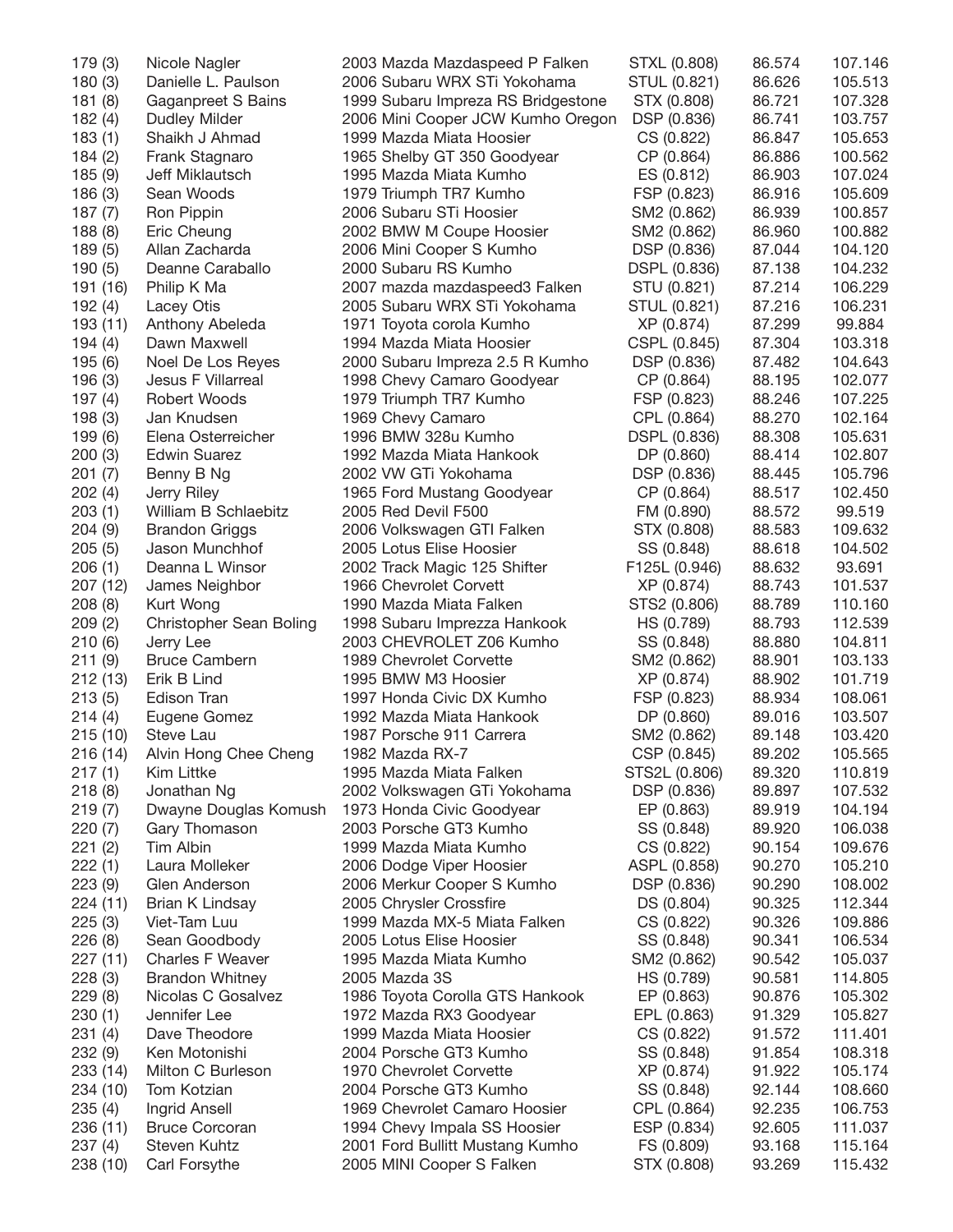| 239 (12) | Wayne Corcoran             | 1994 Chevrolet Impala SS Hoosier    | ESP (0.834)  | 93.325  | 111.901 |
|----------|----------------------------|-------------------------------------|--------------|---------|---------|
| 240 (9)  | Sanjay Singh               | 1990 mazda miata Falken             | STS2 (0.806) | 93.750  | 116.315 |
| 241 (11) | Marc D McCombs             | 2006 corvette zo6 Hoosier           | SS (0.848)   | 93.769  | 110.577 |
| 242(1)   | Ross Mccormick             | 2002 Emmick Venom                   | FJ3 (0.833)  | 93.785  | 112.587 |
| 243 (12) | John Lawrence              | 2003 Chevy Corvette Z06             | SS (0.848)   | 94.027  | 110.881 |
| 244 (5)  | Pam Kannan                 | 1993 Mazda Miata Hoosier            | CSPL (0.845) | 94.089  | 111.348 |
| 245(5)   | Sterling E Mclane          | 1999 Mazda Miata Kumho              | CS (0.822)   | 94.269  | 114.683 |
| 246(1)   | Ricardo Quinonez           | 2007 Shark Stealth Hoosier          | AM (1.000)   | 94.520  | 94.520  |
| 247 (11) | <b>Netthlie Urouice</b>    | 2002 Sabaru WRX Bridgestone         | STX (0.808)  | 94.633  | 117.120 |
|          | Jay F Zwetz                | 1986 Chevrolet Corvette Kumho       | AS (0.838)   | 94.923  | 113.273 |
| 248 (5)  |                            |                                     |              |         |         |
| 249 (2)  | Ruby Lopez                 | 2001 Chevrolet Corvette Z06 Kumho   | ASPL (0.858) | 95.271  | 111.039 |
| 250(13)  | Joel D Schotz              | 2006 Chevrolet Corvette Z06 Hoosier | SS (0.848)   | 95.435  | 112.541 |
| 251(3)   | Jill A Snell               | 2006 Lotus Exige                    | ASPL (0.858) | 95.790  | 111.643 |
| 252 (14) | Doug Barrett               | 2004 Porsche GT3 Kumho              | SS (0.848)   | 95.910  | 113.101 |
| 253(7)   | Jenny Herce                | 2000 Subaru Impreza RS Kumho        | DSPL (0.836) | 96.655  | 115.616 |
| 254 (12) | Matthew Johnson            | 1991 mazda miata Hoosier            | SM2 (0.862)  | 96.666  | 112.141 |
| 255(4)   | <b>Brianne Green</b>       | 2000 Porsche 996 Hoosier            | ASPL (0.858) | 96.838  | 112.865 |
| 256 (13) | Ryan Alldrin               | 1991 Mazda Miata Falken             | SM2 (0.862)  | 97.176  | 112.733 |
| 257(5)   | Derek Bushman              | 1988 Pontiac Fiero Hankook          | DP (0.860)   | 97.451  | 113.315 |
| 258(5)   | Maelissa Ramsey            | 1965 Shelby GT 350 Hoosier          | CPL (0.864)  | 98.192  | 113.648 |
| 259 (6)  | Larry Hull                 | 1996 Chevrolet Corvette Kumho       | AS (0.838)   | 98.416  | 117.441 |
| 260(4)   | Richard M Bangle           | 2007 Honda Fit                      | HS (0.789)   | 98.471  | 124.805 |
| 261(5)   | <b>Thomas Clark</b>        | 1965 SHELBY GT 350 Hoosier          |              | 98.729  | 114.270 |
|          |                            |                                     | CP (0.864)   |         |         |
| 262(1)   | Janice Aleana Nimer        | 1999 Mazda MX-5 Miata Falken        | CSL (0.822)  | 98.871  | 120.281 |
| 263 (15) | Larry Baker                | 2003 Chevy Corvette Z06             | SS (0.848)   | 99.048  | 116.802 |
| 264 (2)  | <b>Matthew Scott Ulery</b> | 1990 VW Corrado Kumho               | SM (0.856)   | 99.717  | 116.492 |
| 265 (15) | LaMont White               | 1986 Toyota Corolla GTS Hankook     | XP (0.874)   | 101.049 | 115.617 |
| 266(2)   | Dennis W Losher            | 1974 Shadow DN3 Goodyear            | AM (1.000)   | 101.725 | 101.725 |
| 267(1)   | <b>Kristen Barnes</b>      | 1991 BMW 525i                       | FSL (0.809)  | 105.542 | 130.460 |
| 268 (6)  | Christopher L Heiny        | 1973 Plymouth Barracuda             | CP (0.864)   | 107.381 | 124.284 |
| 269(1)   | Mitch Fagundes             | 2005 CRG Road Rebel                 | F125 (0.946) | 108.254 | 114.433 |
| 270(1)   | Lexes Wallace              | Trackmagic Kart Bridgestone         | FJ4 (0.851)  | 109.567 | 128.751 |
| 271(7)   | Eric W Martin              | 1979 Ford Mustang Goodyear          | CP (0.864)   | 109.685 | 126.950 |
| 272 (8)  | <b>Bill Martin</b>         | 1979 Ford Mustang Goodyear          | CP (0.864)   | 109.835 | 127.124 |
| 273 (9)  | Mike Ansell                | 1969 Chevrolet Camaro               | CP (0.864)   | 111.333 | 128.858 |
| 274 (2)  | Cu Tu Lu                   | 2005 CRG Road Rebel                 | F125 (0.946) | 111.873 | 118.259 |
| 275(3)   | Gerald A Storvik           | 2007 Shark Stealth Hoosier          |              | 112.705 | 112.705 |
|          |                            |                                     | AM (1.000)   |         |         |
| 276 (2)  | <b>Mike Billings</b>       | 1968 Autodynamics Solo Vee          | FM (0.890)   | 116.945 | 131.399 |
| 277(5)   | Tom Attwood                | 1997 BMW 318i Falken                | HS (0.789)   | 133.833 | 169.624 |
| 278 (2)  | Helen Mccormick            | 2002 Emmick Venom                   | FJ3 (0.833)  | 199.854 | 239.921 |
| 279(4)   | <b>Neal Stanley</b>        | 2006 LRC Goodyear                   | AM (1.000)   | 999.999 | No Time |
| 280 (17) | Paul Stubbs                | 2002 Chevrolet Corvette Hoosier     | SS (0.848)   | 999.999 | No Time |
| 281 (12) | Sean Ottmer                | 1991 BMW M3 Yokohama                | STX (0.808)  | 999.999 | No Time |
| 282(3)   | Ken Schubert               | 1971 Datsun 1200 Goodyear           | EM (0.879)   | 999.999 | No Time |
| 283 (16) | John Fabela                | 2000 Toyota MRS Hoosier             | CSP (0.845)  | 999.999 | No Time |
| 284 (17) | Ruben Padron               | 1990 Mazda Miata Hoosier            | CSP (0.845)  | 999.999 | No Time |
| 285 (15) | <b>Bill Schenker</b>       | 1999 Mazda 10AE Miata Hoosier       | CSP (0.845)  | 999.999 | No Time |
| 286(6)   | Thelma Batilo              | 1973 Plymouth Barracuda Hoosier     | CPL (0.864)  | 999.999 | No Time |
| 287 (14) | Joshua Fine                | 1990 Nissan 240SX Falken            | STX (0.808)  | 999.999 | No Time |
| 288 (2)  | <b>Jeff Kiesel</b>         | 1958 3 Rotor Sprite Hoosier         | EM (0.879)   | 999.999 | No Time |
| 289 (11) | David Johnson              | 1997 Chevy Camero Hoosier           | CP (0.864)   | 999.999 | No Time |
|          |                            |                                     |              |         |         |
| 290(7)   | James R Martin             | 1991 Chevrolet Corvette             | AS (0.838)   | 999.999 | No Time |
| 291(1)   | Bonnie J Mueller           | 2003 Ford Focus Kumho               | FSPL (0.823) | 999.999 | No Time |
| 292 (7)  | Robert Luebs               | 2003 Ford Focus Kumho               | FSP (0.823)  | 999.999 | No Time |
| 293 (13) | Jayson Woodruff            | 2000 Dodge Dakota Kumho             | ESP (0.834)  | 999.999 | No Time |
| 294 (16) | <b>Britt Guerlain</b>      | 2003 Mazdaspeed Protege             | STX (0.808)  | 999.999 | No Time |
| 295(6)   | Lorin Mueller              | 2003 Ford Focus Kumho               | FSP (0.823)  | 999.999 | No Time |
| 296 (15) | Mark Mervich               | 2002 WRX Subaru                     | STX (0.808)  | 999.999 | No Time |
| 297 (18) | Reijo Silvennoinen         | 1999 Mazda Miata Hoosier            | CSP (0.845)  | 999.999 | No Time |
| 298 (5)  | <b>Rick F Ramirez</b>      | 2002 Chevrolet Camaro Z28           | FS (0.809)   | 999.999 | No Time |